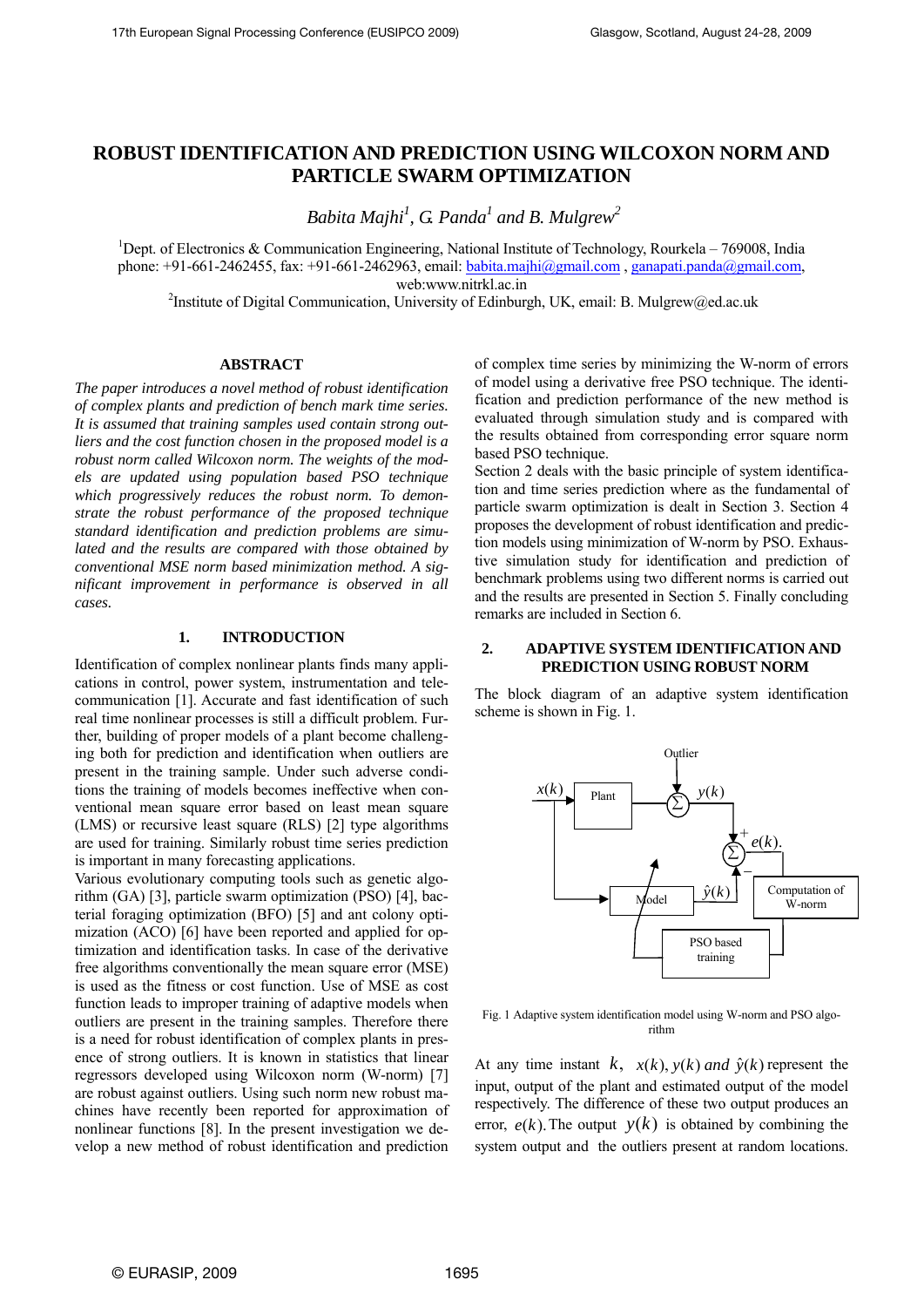Conventionally the MSE is employed as the cost function in deriving various iterative learning rules. It is observed that the learning rules exhibit poor training performance when strong outliers are present in the training samples. The Wnorm of errors of the model has proven to be a robust norm and the resulting model is expected to be robust to outliers during training. In this paper recursive minimization of this norm by PSO is chosen to obtain an improved and robust identification model.



Fig. 2 Robust adaptive predictor using W-norm based PSO algorithm

Fig. 2 shows a robust adaptive predictor using PSO based training algorithm. The adaptive model employs the past samples,  $x(k - m)$  of the times series and forecasts its future samples  $x(k)$ . It computes the robust W-norm of the error vector and progressively minimizes the same by updating its weights using PSO. The desired signal is generated by adding outliers at 10% to 50% random locations. The process of time series prediction consists of pre-processing of the data, selection of model to be used, parameter estimation of the model using training data and validation of the model using past data.

### **3. FUNDAMENTALS OF PARTICLE SWARM OPTIMIZATION**

Particle swarm optimization (PSO) introduced by Eberhart and Kennedy is a population based optimization algorithm like the Genetic algorithm (GA). It has already been applied successfully to function optimization, image analysis, data clustering and structure optimization [9]. It imitates the "flying nature" of n-dimensional swarm (population) of particles (birds) – each of which provides a possible solution to the optimization problem - through a problem space, in search of a single optimum or multiple optima. The flying behavior can be mimicked as follows:

 The swarms initially have a population of random solutions. Each potential solution, called a particle, is given a random velocity and is flown through the search space. The particles have reminiscence and each particle keeps tracks of the previous best position, called *pbest* and the corresponding fitness function is evaluated and stored. Again *gbest* denotes the position of the particle having highest fitness value for the current iteration. All the particles always tend to move in

the direction of their *pbes*t and *gbes*t. The velocity and position of  $i$  th particle is changed according to  $(1)$  and  $(2)$ respectively so that the cost function defined in (8) is minimized progressively.

$$
V_i(d) = wV_i(d) + c_1 * rand * (P_i(d) - X_i(d)) +
$$
  

$$
c_2 * rand * (P_i(d) - X_i(d))
$$
 (1)

$$
X_i(d) = X_i(d) + V_i(d)
$$
 (2)

where  $V_i(d)$  and  $X_i(d)$  represent the velocity and position of the  $i$  th particle corresponding to  $d$  th dimension respectively and *rand* is a uniform random number in the range [0,1].  $P_g(d)$  and  $P_i(d)$  are the d th dimensional positions of the *gbest* and *pbest* respectively.  $w$ ,  $c_1$ ,  $c_2$  are constants whose values are suitably chosen to achieve the best possible solution. The entire process is repeated for some fixed number of iterations until the global optimum is reached. At this stage *gbest* provides the desired solution.

### **4. NEW IDENTIFICATION AND PREDICTION MODELS USING WILCOXON NORM MINIMIZATION BY PSO**

The Wilcoxon norm, a robust cost function is used for the development of identification and prediction models. The PSO is employed to iteratively minimize this norm of the errors of the model and hence the resulting model is expected to be robust.

### **Robust Cost Function (Wilcoxon Norm)** [6, 7]

A score function is first defined as an increasing function  $\phi(u):[0,1] \to \Re$  such that

$$
\int_0^1 \phi^2(u) du < \infty \tag{3}
$$

The score function has the characteristics

$$
\int_0^1 \phi(u) du = 0 \text{ and } \int_0^1 \phi^2(u) du = 1
$$
 (4)

The score associated with the score function  $\phi$  is defined as

$$
a_{\phi}(i) = \phi\left(\frac{i}{l+1}\right), \quad i \in l \tag{5}
$$

where *l* is a fixed positive integer.

From (4) it may be observed that  $a_{\phi}(1) \le a_{\phi}(2) \le \dots \le a_{\phi}(l)$ . The Wilcoxon norm  $[6, 7]$  on  $\mathcal{R}'$  is defined as

$$
C_1 = \sum_{i=1}^{l} a(R(v_i))v_i = \sum_{i=1}^{l} a(i)v_i, \quad v = [v_1, v_2, \dots, v_l]^T \in \mathfrak{R}^{\cdot}(6)
$$

where  $R(v_i)$  denotes the rank of  $v_i$  among  $v_1, v_2, \dots, v_l, v_{(1)} \le v_{(2)} \le \dots v_{(l)}$  are the or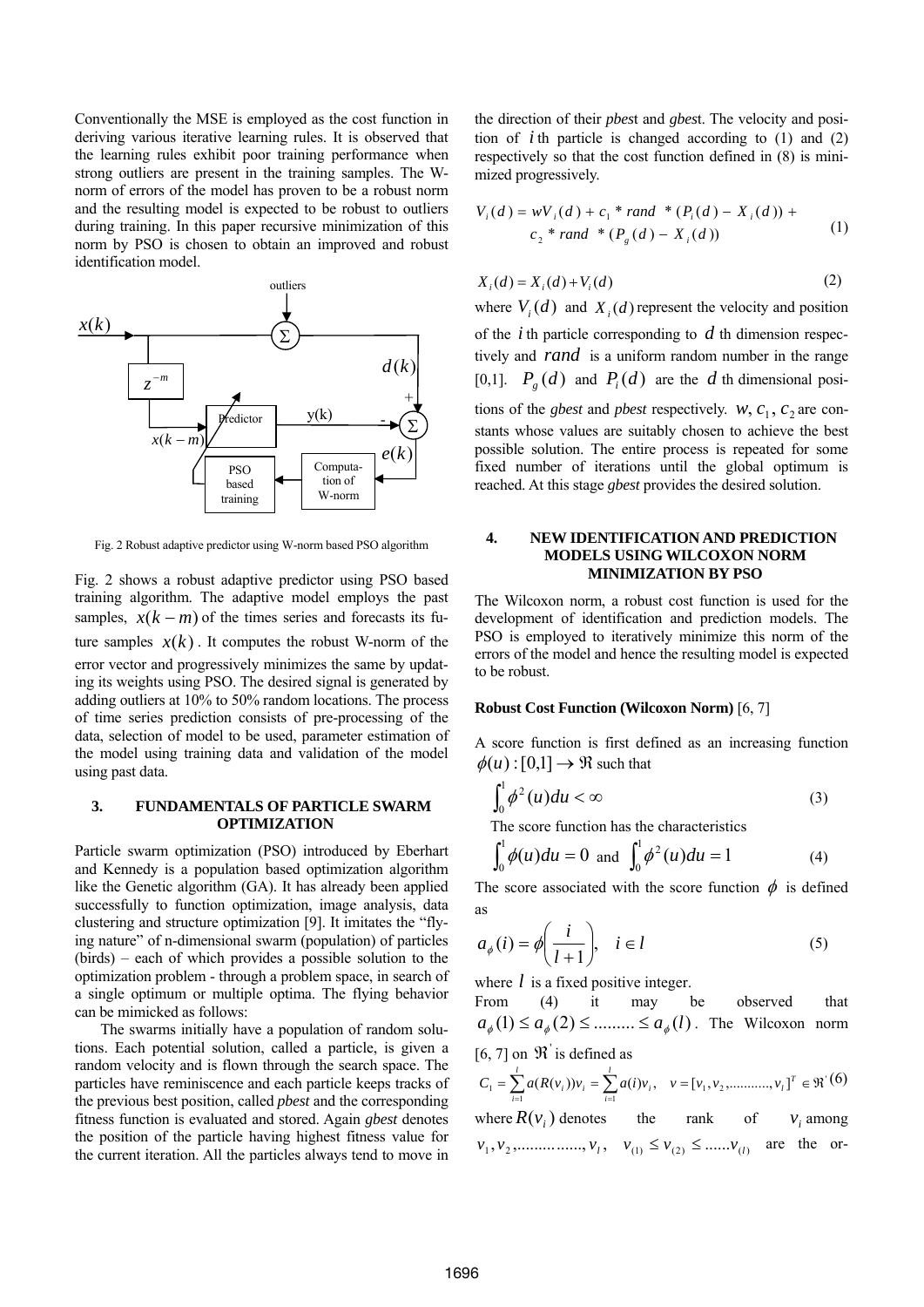dered values of  $v_1, v_2, \dots, v_l,$  $a(i) = \phi[i/(l+1)]$ . In statistics different types of score functions have been dealt but the commonly used one is given by  $\phi(u) = \sqrt{12(u - 0.5)}$ . The weight-updates of the models of Figs. 1 and 2 are carried out by minimizing the cost function of the errors defined in (6) using PSO algorithm. Subsequent steps involved are detailed as follows Let the error vector of  $p$  th particle at  $k$  th generation due to application of  $N$  input samples to the model be represented as  $[e_{1,p}(k), e_{2,p}(k), \dots, e_{N,p}(k)]^T$ . The errors are then arranged in an increasing manner from which the rank  $R\{e_{n,p}(k)\}\$  of each *n* th error term is obtained. The score associated with each rank of the error term is evaluated as

$$
a(i) = \sqrt{12} \left( \frac{i}{N+1} - 0.5 \right) \tag{7}
$$

where  $(1 \le i \le N)$  denotes the rank associated with each error term. At  $k$  th generation of each  $p$  th particle the Wilcoxon norm is then calculated as

$$
C_p(k) = \sum_{i=1}^{N} a(i) e_{i,p}(k)
$$
 (8)

The learning strategy using PSO continues until the cost function in (8) decreases to the possible minimum value. At this stage the training is discontinued and the corresponding global best weight vector represents the optimal weights of these models.

## **5. SIMULATION STUDY**

Simulation study is carried out to assess the prediction of standard time series and identification of some benchmark plants. The outliers are random values within some predefined range and are added at random locations (10% to 50%) of the training samples. The desired signal is obtained by adding outliers. The MSE and W-norm are used as the cost functions of scheme-1 and scheme-2 respectively. The performance of the proposed scheme is obtained from simulation study and compared with those obtained by scheme-1 (MSE-norm). In each example the number of population = 30,  $c_1 = c_2 = 1.042$  and linearly decreasing *w* from 0.9 to 0.4 are taken. These optimized values provide best performance in all cases.

#### **Example 1 : Prediction of Mackey Glass series**

The Mackey-Glass Series (MGS) is a standard benchmark system used for prediction purpose. This is a chaotic time series generated by solving the time-delay differential equation

$$
\frac{dx(t)}{dt} = -bx(t) + a\frac{x(t-\tau)}{1 + x(t-\tau)^{10}}\tag{9}
$$

This MGS is periodic for  $\tau < 17$  and is non-periodic otherwise. Initial values are taken as random values. The differential equation is solved using Euler's method. A set of 1100 samples is generated with  $b = 0.9$ ,  $a = 0.2$  and  $\tau = 30$ . The first 100 samples is discarded due to its random nature. Out of the remaining 1000 samples, 800 samples are used as training data and the rest 200 as test samples.

The model of the system is represented as

$$
x(t+p) = f\{x(t), x(t-\tau), x(t-2\tau), \dots, x(t-(N-1)\tau)\}(10)
$$

where  $p = 4$  and  $N = 4$ . In this example four sample ahead prediction of the MGS is made. Thus  $p = 4$  and  $N = 4$  are used.

The training data set is corrupted by adding random values from a uniform distribution of [−15, 15] to the uncorrupted data set. Simulation is carried out in presence of 10% to 50% of outliers in the training signal. The response matching obtained from the simulation is shown in Figs. 3(a) and (b) for 50% outliers. From these figures it is observed that scheme-2 based model makes significant better forecast in presence of 50% outliers in the training signal where as the scheme-1 based model fails to correctly predict future values.

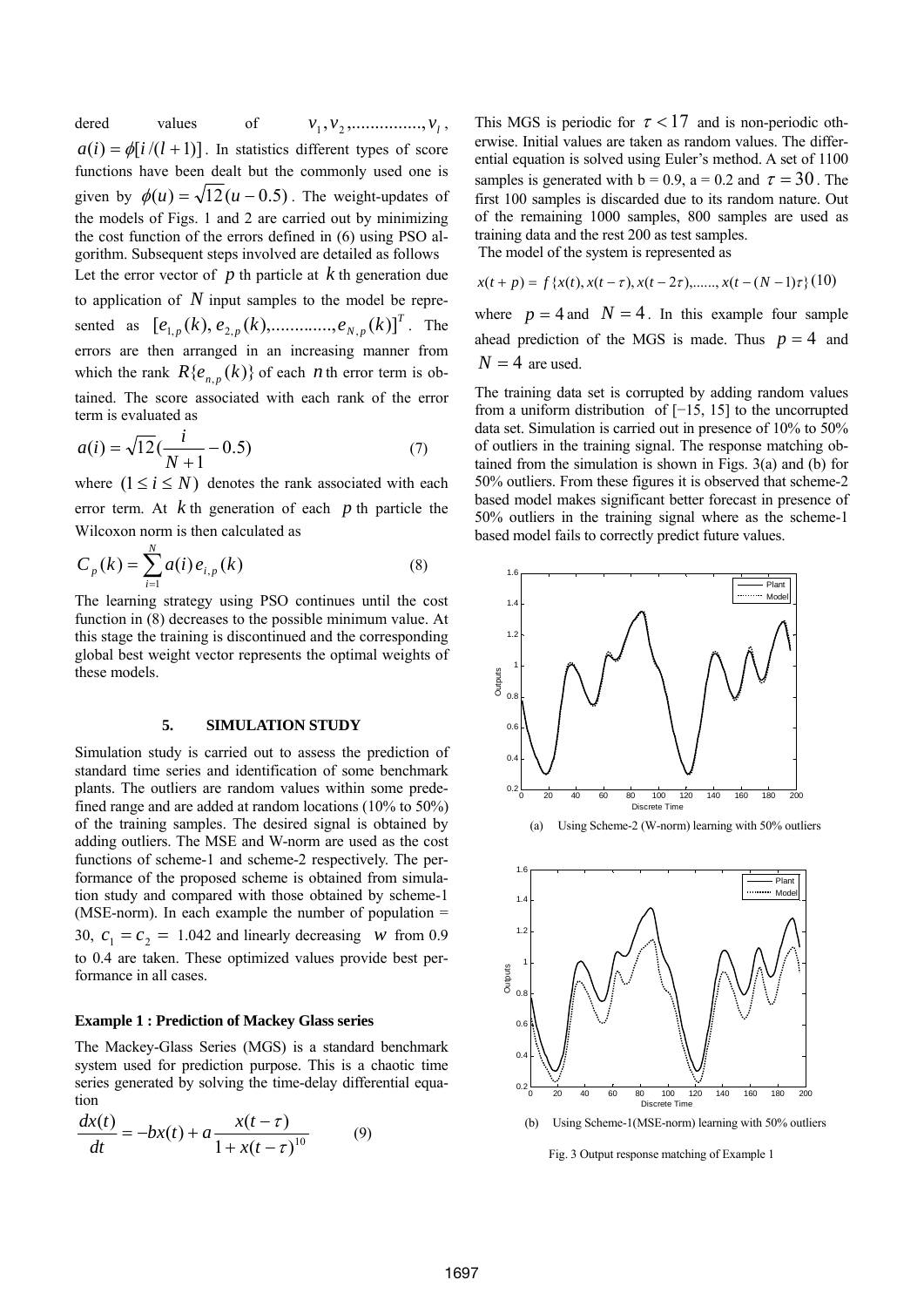#### **Example 2 : Forecasting of Sunspot time series**

The series consists of 288 data points of yearly averages of sunspots starting from the year 1700 to the year 1987. The sunspots problem is a typical time series prediction problem, in which the task is to predict the sunspots number for the following year. In this example four sample ahead prediction of the sunspot is made. Out of the 288 data points first 225 data is used for training and rest 63 data used for testing purpose. The training data set is corrupted by adding random values from a uniform distribution defined between [−15, 15] to the uncorrupted data. Simulation is carried out in presence of 10% to 50% of outliers in the training signal. The response matching of the system with 40% outliers is given in Figs. 4(a) and (b). The forecasting performance of scheme-1 is severely degraded at 40% outliers. It is clearly observed that scheme-2 model provides superior prediction in comparison to the scheme-1 based model particularly in presence of outliers.







(b) Using Scheme-1 (MSE-norm) learning with 40% outliers

Fig. 4 Output response matching of Example 2

#### **Example 3 : Identification of Box-Jenkin's System**

The 296 input-output samples are generated with a sampling period of 9s. The gas combustion process has one variable, gas flow,  $x(k)$ , and one output variable, the concentration of  $CO_2$ ,  $y(k)$ . The output  $y(k)$  is influenced by four past output samples  $y(k-1)$ ,  $y(k-2)$ ,  $y(k-3)$  and  $x(k-1)$ . Uniformly distributed random values between [−3, 3] is added at 10% to 50% random locations of the desired samples. Figs. 5 (a) and (b) display the actual and estimated output values obtained by using scheme-2 and scheme-1 methods of training respectively. It is evident from these figures that scheme-2 provides better identification performance in presence of strong outliers in the training signal in comparison to scheme-1 based method.



(a) Using Scheme-2 (W-norm) learning with 50% outliers



(b) Using Scheme-1 (MSE-norm) learning with 50% Outliers

Fig. 5 Output response matching of Example 3

**Example 4 : Identification of SISO dynamic system [**10 **]**  The plant in this case is described by the difference equation  $y(k+1) = f[y(k), y(k-1), y(k-2), x(k), x(k-1)]$  (11) where the unknown nonlinear function  $f$  is given by